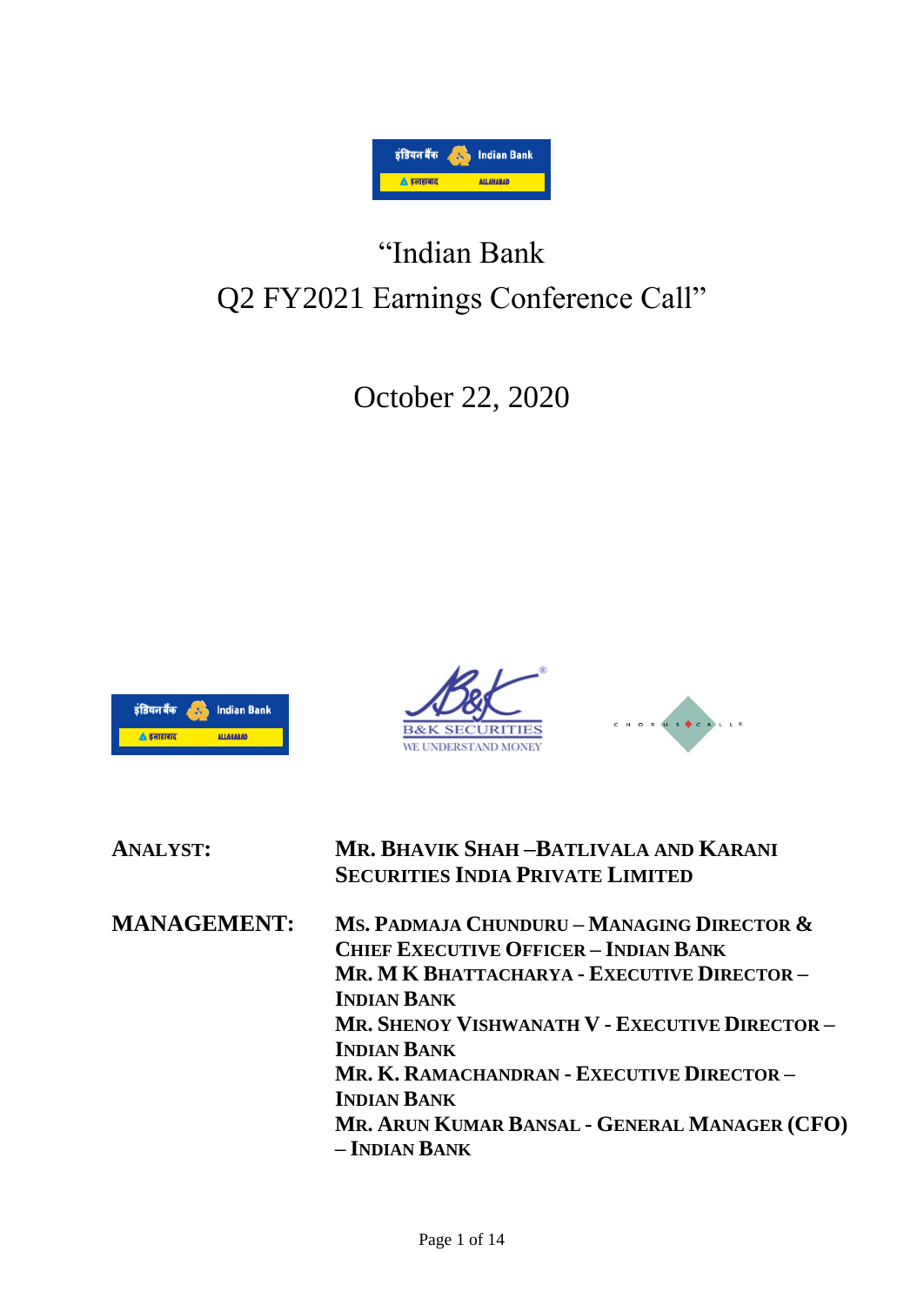

| <b>Moderator:</b> | Ladies and gentlemen, good day and welcome to The Indian Bank Q2 FY2021 post results               |
|-------------------|----------------------------------------------------------------------------------------------------|
|                   | conference call hosted by Batlivala & Karani Securities India Private Limited. As a reminder, all  |
|                   | participant lines will be in the listen-only mode and there will be an opportunity for you to ask  |
|                   | questions after the presentation concludes. Should you need assistance during the conference call, |
|                   | please signal an operator by pressing "*" then "0" on your touchtone phone. Please note that this  |
|                   | conference is being recorded. Participation in this conference call is by invitation only. Indian  |
|                   | Bank reserves the right to block access to any person to whom an invitation is not sent.           |
|                   | Unauthorized dissemination of the contents or the proceedings of the call is strictly prohibited,  |
|                   | and prior explicit permission and written approval of Indian Bank is imperative. Please note that  |
|                   | this call is only for investors or analysts, any guests from media are requested to disconnect the |
|                   | call now. I now hand the conference call to Mr. Bhavik Shah from Batlivala and Karani              |
|                   | Securities. Thank you, and over to you, Mr. Shah!                                                  |
|                   |                                                                                                    |

- **Bhavik Shah:** Thanks Steven. Good evening everyone and thanks for joining the call. On behalf of Batlivala and Karani Securities, we welcome you all to Indian Bank 2Q FY2021 post results conference call. We have with us today the management of Indian Bank represented by Ms. Padmaja Chunduru - MD & CEO, Mr. M K Bhattacharya - Executive Director, Mr. V.V. Shenoy - Executive Director, Mr. K. Ramachandran and other senior officials. I would now request MD CEO Madam to start the call with her opening remarks on 2Q FY2021 results post which we can start the Q&A session. Over to you Madam!
- **Padmaja Chunduru:** Thank you Bhavik. Good afternoon and welcome to this analyst meet. On behalf of Indian Bank, I wish all of you a very happy Dussehra and festive time ahead. Now the Q2 results of Indian Bank very much in line with the improvements that we have shown in Q1. I think this is a very satisfying quarter for us. All the key parameters have shown significant improvement, both the earnings, the expenses and capital, asset quality you name it and there is an improvement in it.

I think the amalgamation is progressing quite well on expected lines and all the synergies that we had anticipated are coming in. More traction will be seen in the next quarter and going forward definitely with the opening of the lockdown. So even during COVID times, the bank has been very active and as can be seen both from the results as also the time taken to give the results, within three weeks one of the few banks that could make it within three weeks, I think, the operational efficiencies are coming in every which ways.

If you look at the profitability the overall earnings have shown a very good improvement. The net interest income is up by 32% when compared to the amalgamated entity figures aggregated as of September 30, 2020 and the NIM also improved by 39 BPS. NIM is now at 3.06%. The noninterest income has been a big contributor to the overall income and also to the profitability. Part of this has come from the profit on sale of investments, but I think the streams of income for noninterest income has really diversified and we have the fee income, the forex income, the transaction fee, the other PLSC commission and also recovery from bad debts coming in, in a good way.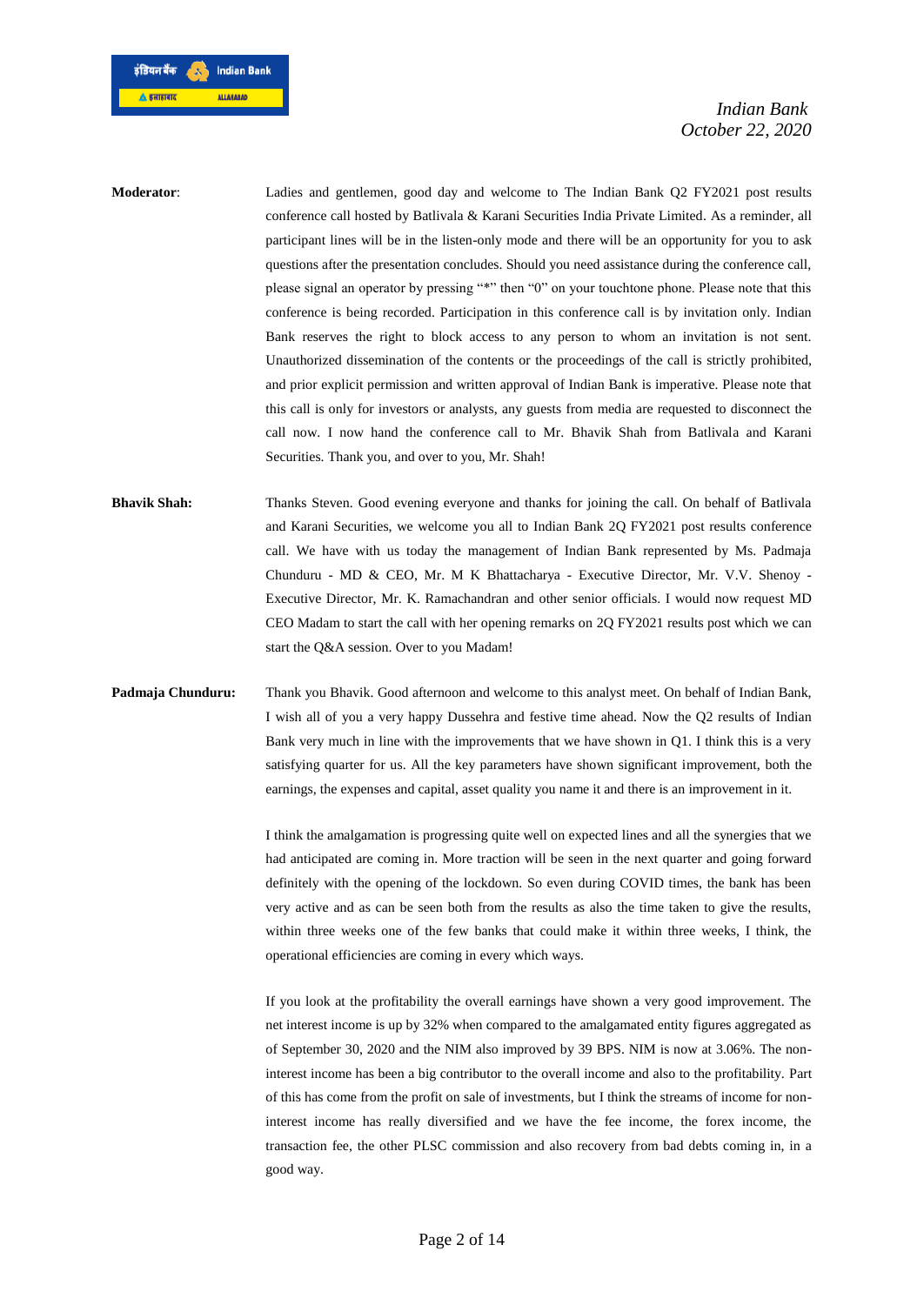The focus on interest expenses bringing down the cost of funds, bringing down the cost of deposits is through a steady decrease in the interest rates on both term deposits and SB also in line with the market have helped us really control the expenditures both on the interest front and same control has been exercised over the staff and the overhead expenses.

The cost-to-income ratio is now at almost 48% and this slight uptick compared to 47% last quarter was because of the provisions that we made for the staff expenses which is the wage increase that is expected to come in very soon, 15% increase has been agreed upon by IBA and so we have made full provisions for that during this quarter about 263 Crores has been made together with the pension provisions that we make that has contributed to the increase in the cost to income but even with that compared to the year-on-year last year it has improved by 338 BPS.

The business wise, the total deposits grew by 7% again I am very happy that this increase came from SB and Current Account, 12% on Current Account and 9% on SB. The CASA advantage that we got with the amalgamation of Allahabad Bank is continuing and we are building on it, so the CASA percentage has 41% gives a very good foundation for future improvements.

The RAM book now constitutes a 55% of total advances and agriculture and MSME has registered good growth given the market conditions. Retail has been a bit muted, but I think this will pick up in the coming festive season, the rest of the year.

Corporate looks down, but when we actually had the TLTRO and the LTRO the investments book that we had invested in the corporate bonds and other debt instrument that floods the amount that has been written off, 2800 Crores. Actually if it is taken under advances, corporate can be seen to be about 11.6% growth.

The operating profit increase of 40% is very good figure to have. It is now almost 3000 Crores, the operating profit for this quarter and I think this is very sustainable for the bank. This should be the way and maybe a little more improvement also is possible on future quarters.

On a sequential basis, this has increased by 9%. Net of it, it was a loss last year on the combined entity but this quarter 412 Crores and that too after making all the provisions from staff also some additional provision from standard assets into accounts aggregating almost 200 Crores I think is a very satisfying figure to have as a net profit.

As I have already mentioned the NIM and the net profit, but given the asset quality focus on the bank, even if we ignore the RBI dispensation and actually factoring the notional NPAs that would have happened, I think, we have these figures under control. The arresting slippages has been a big focus area for the bank for a long time and that is now again pan India this is being practiced, so even when this dispensation is lifted I am sure Indian Bank is in a very strong position to take this gains forward and the GNPA ratio which is at 9.89% today and net NPA at 2.96% these were the figures that we were always talking off that it will be below 10% and below 3%.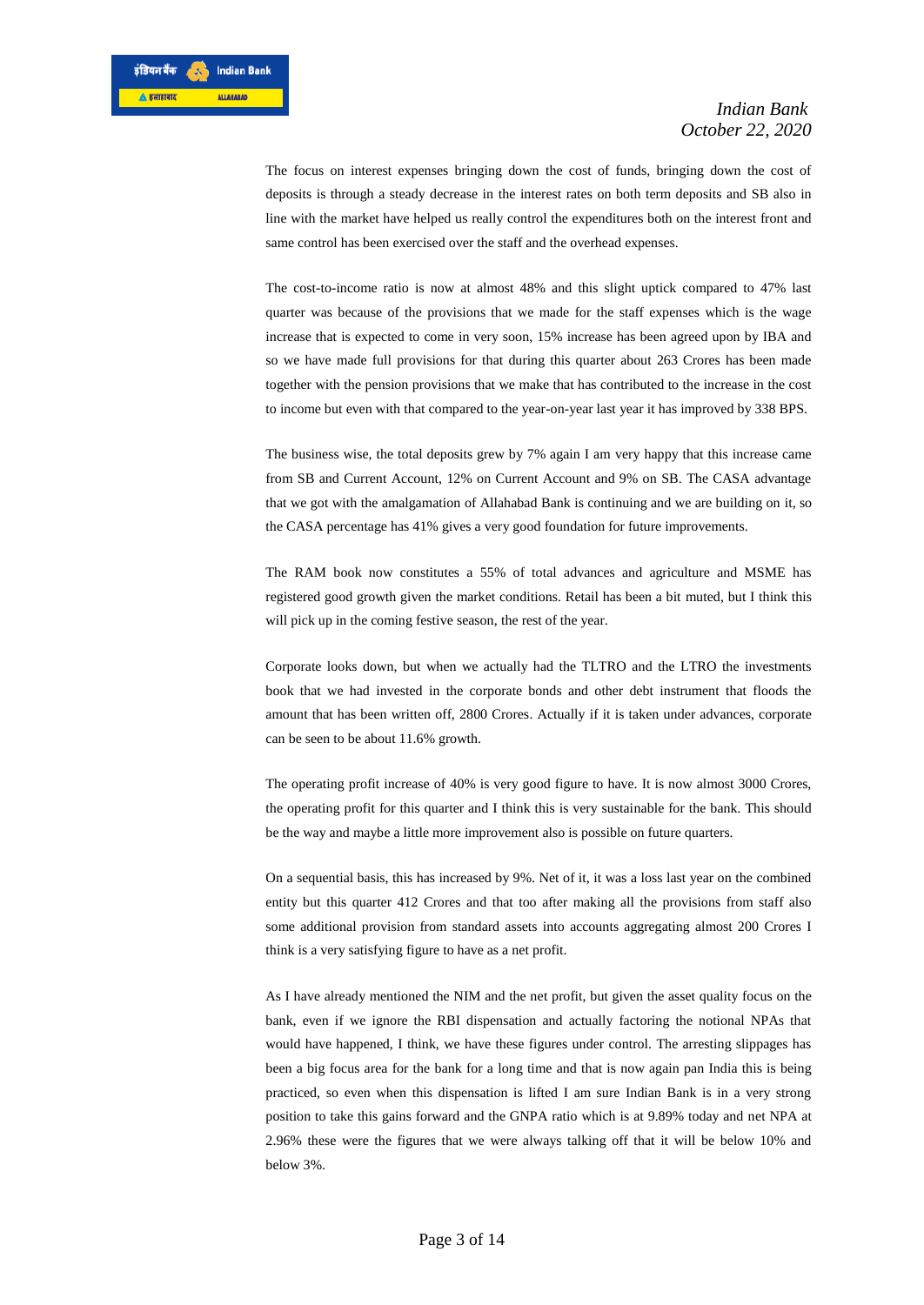Even with the lifting of the dispensation, and taking into account whatever watch list accounts or whatever restructured or what is coming in the future next two quarters we are sanguine that from what we see today these figures should remain where they are or even reduce further.

The return on assets and return on equity all have showed very good traction and the other point is about the strength of the balance sheet, the capital. I think we have been continuously focusing on bringing down the risk weight and risk weight assets, the density of these assets and that has played together with the focus on the other parameters that go into it and the capital is now at 13.64 capital adequacy, which is much above 13.45 of last quarter and definitely more than what was on the date of amalgamation.

Given all these positives, I think the Bank is in a very strong position today and with much more synergies coming in with the amalgamation, amalgamation is progressing very much on track. Already in terms of whatever is physically possible within the COVID situation has been done. 76 branches and 25 administrative officers have already been merged and the cost synergies will kick in partly during the Q3 or Q4 with much more next year and all these we are tracking through a synergy tracker. So there is a very focused attention given to this.

More than the rationalisation part, the IT expenses are also being very carefully monitored and lot of sales coming in from there through the AMCs or through the other economies of scale in purchase of hardware or software. We are taking this opportunity to completely reinvent the business model to centralize the processing of loans especially MSME and retail so that the turnaround time is reduced, the efficiencies are brought in, due diligence is improved and in corporate the opening of this large corporate and mid corporate branches across the country making new verticals for these two portfolio as also the focus on the seven branches, I think this will augur well in future. We can already see the improvement in the time that we are taking to turnaround and Indian Bank will emerge as one of the major players in the corporate lending market.

This is also opening up other areas of wallet share and getting the other businesses. Thanks to The RBI's current account circular. I think that is also going in favor or the Bank. We have taken a new initiative both on the digital. There is all in one app in the oasis that has been launched. This is in good traction. Apart from that you are all aware that we have launched the business maintaining program in vernacular language, online program for MSME entrepreneurs. It is like an MBA for the small-scale entrepreneurs. So, that has received a very good appreciation. It was launched by the Union Finance Minister when she visited our office on October 6, 2020.

Very recently we had a tie up with IIT Madras Incubation Cell. The units that are incubated at IIT Madras will be referred by them to us for working capital or term loan requirements and we would be lending based on the due diligence and the advisory received from IIT. I think this is one gap that was there in startup funding, which Indian Bank has taken the initiative to bridge and given the RBI's recent guidelines on saying that up to 50 Crores of startup funding would come under priority sector I think this is a well timed initiative by the banks.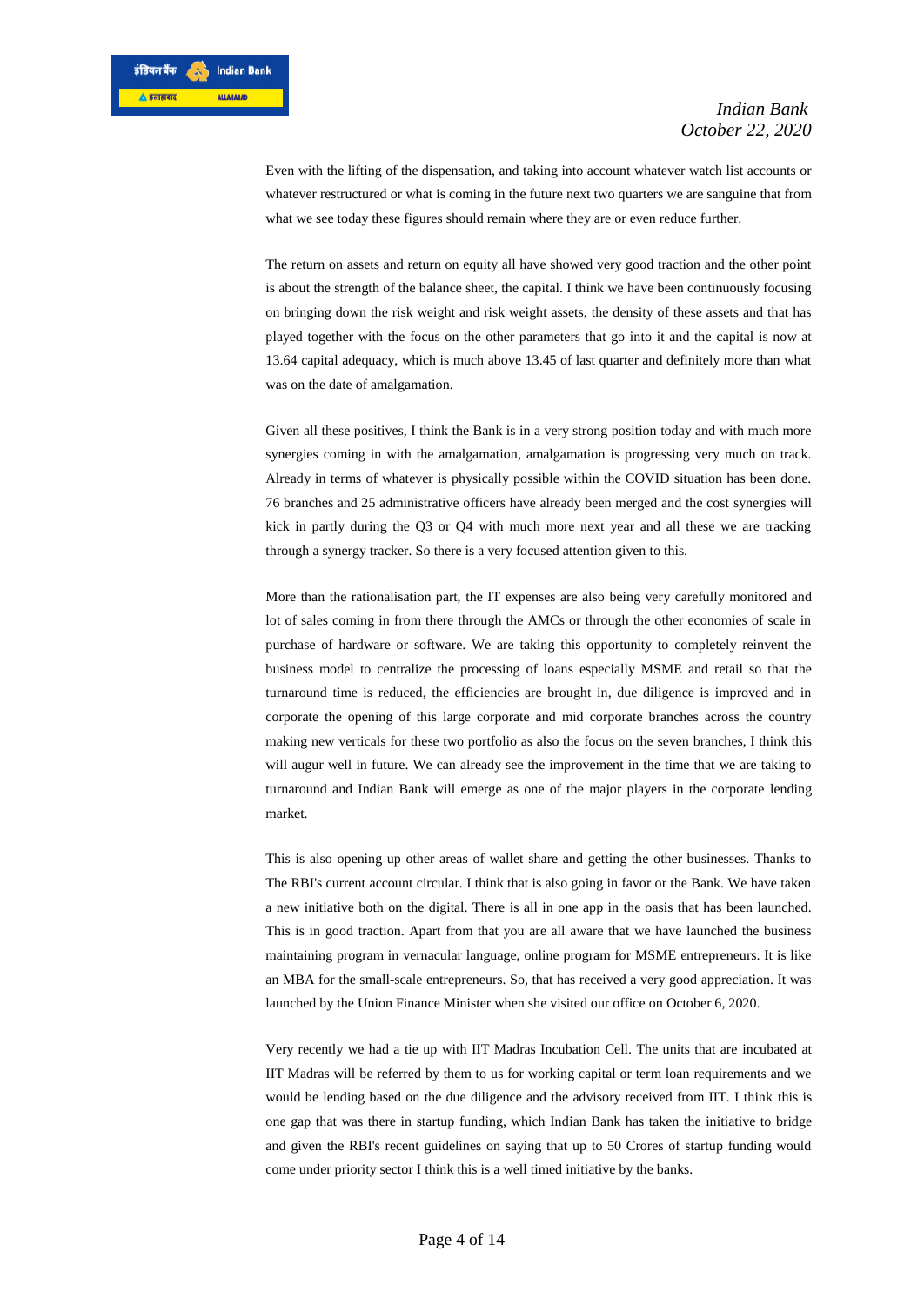

Given all these developments, I think we are quite confident. I think we owe to our team to say that the team effort has really paid off and the amalgamation will happen, the IT integration will happen within this financial year definitely and the synergies will actually help the bank in the years to come, in the next one year definitely and going forward also we see Indian Bank emerging as one of the major and stronger banks in the economy.

Thank you very much.

- **Moderator:** Thank you very much. We will now begin the question and answer session. The first question is from the line of Rahul Nandwani from Centrum. Please go ahead.
- **Rahul Nandwani:** Congratulations on a good set of numbers. I wanted to ask you one thing, what sort of demand or collection efficiency did we see in September or October 1?
- **Padmaja Chunduru:** If you can go to slide number 30, we have given the graph of the demand collection performance during in all the portfolios through the months, from March to September. As you can see there is an uptick in both August and September in all the portfolios. In the initial months, it was a bit down, but now it is in each of these portfolios, retail it is 95% in September, agriculture 96%, MSME 86%, and corporate 96%. So, this collection is improving, and this gives us a confident that going forward this would help curtail the NPAs.
- **Rahul Nandwani:** In terms of restructuring what number are you looking at as a percentage of overall book?
- **Padmaja Chunduru:** We have our own assessment of the requirement but on corporate I think we were looking at some 4000 Crores or so and a few applications on corporate have come about 6 to 8 but more will come in this current month because the consortium advances and all where other banks are leaders they are probably approaching and the meetings would be held in the coming weeks, but on retail and overall we expect about the 3% to 4% of the book to be restructured, but the traction from retail and MSME is still to be seen. Retail especially is coming in only as a trickle.
- **Rahul Nandwani:** Thank you Madam. In terms of the collections from moratorium books as someone who I would say availed moratorium for the entire six months, so did he pay in September or what sort of percentage of customers did pay in retail, I am asking?
- **Padmaja Chunduru:** Whatever was the demand in September 95% have paid, so what you are talking of that moratorium period even those customers, so the collections have come.
- **Rahul Nandwani:** So that is similar, 95% of the morat books?
- **Padmaja Chunduru:** Because the portfolio of Indian Bank if you see in retail, 65% to 70% is housing loans, and among that another 60% to 70% is salaried employees. So, housing loans and salaried employees is a good combination for the asset quality. That must be the reason why and most of these are in the public sector or in IT companies where the job losses have been limited. So that is the reason probably in some of the public sector banks this retail portfolio will not be under so much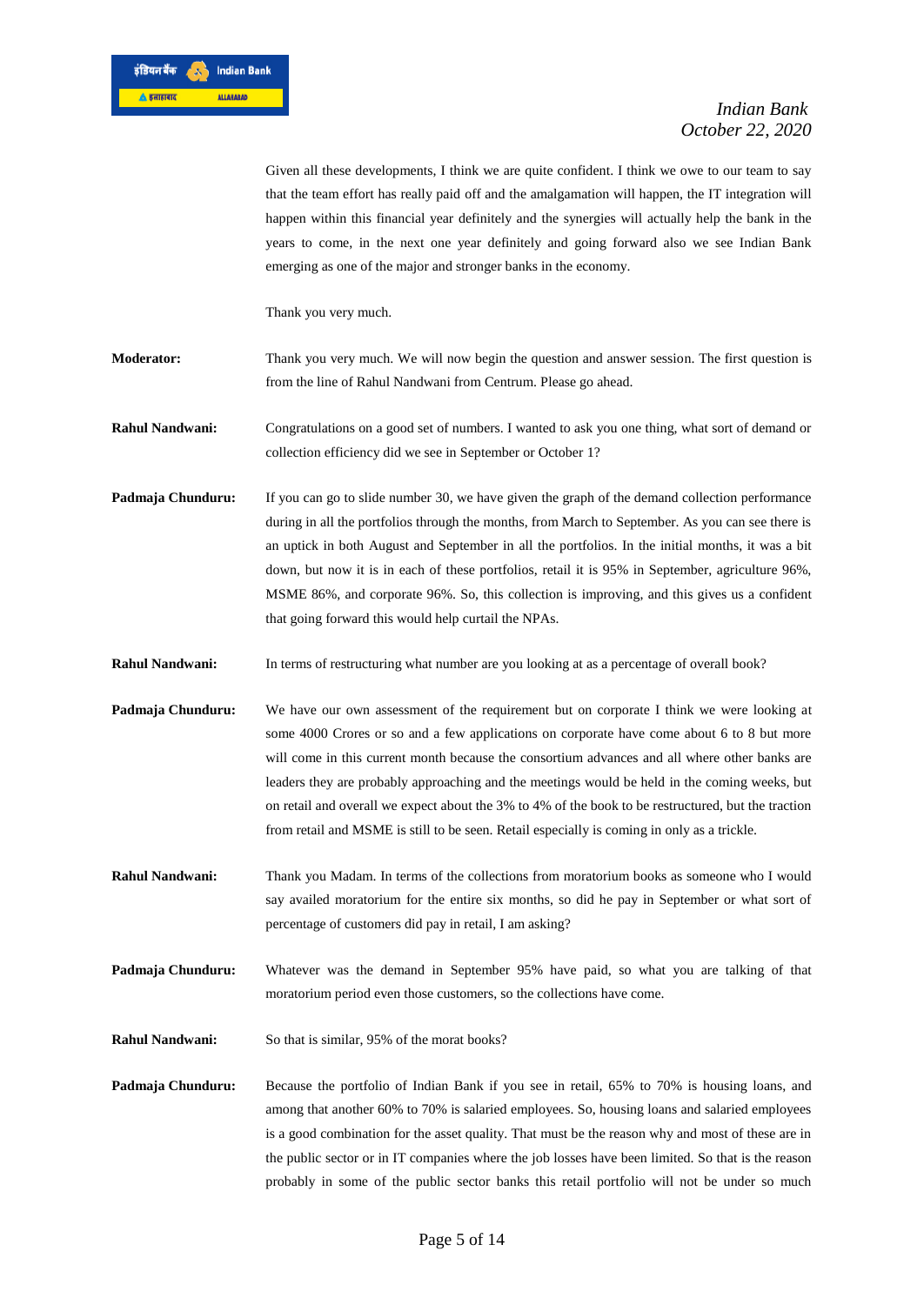

demand for restructuring. One of the conditions of restructuring is that they should be COVID impacted. They should have loss of income or loss of jobs during this period. If they have not lost that they would not be eligible.

- **Moderator:** Thank you. The next question is from the line of Arvind S from IDFC Asset Management. Please go ahead.
- **Arvind S:** I just had one question. Post the amalgamation have you adjusted your share premium account with the accumulated P&L losses that are there in the balance sheet or have you applied for that?
- **Padmaja Chunduru:** We have applied for that. So, once we get the RBI approval, we will go ahead and adjust that.
- Arvind S: So, the entire amount of P&L loss of around 18000-odd would be adjusted?
- **Padmaja Chunduru:** Adjusted against the share premium.
- **Arvind S:** A question on this is on what does the regulator think on this, is it a one-time only dispensation, is it something they are open to frequently?
- **Padmaja Chunduru:** Which dispensation?
- Arvind S: This adjustment of losses against the premium, is RBI to it in your dispensation?
- **Padmaja Chunduru:** We are not aware whether it is one time or something, but I think PNB has already obtained that approval. So, we have also approached. I do not expect any more accumulated losses to go back to RBI to ask for this one time.
- Arvind S: Thanks a lot. That is it from my side.
- **Moderator:** Thank you. The next question is from the line of Mahrukh Adajania from Elara Capital. Please go ahead.
- **Mahrukh Adajania:** My first question is on collection efficiencies. What would be the percentage of customers who have not paid a single installment?
- Padmaja Chunduru: In retail you are asking?
- **Mahrukh Adajania:** Yes, in retail?
- **Padmaja Chunduru:** A single installment in the last, 20% or so in retail.
- **Mahrukh Adajania:** 20% have not paid the single installment.
- **Padmaja Chunduru:** They have availed moratorium in the last two months.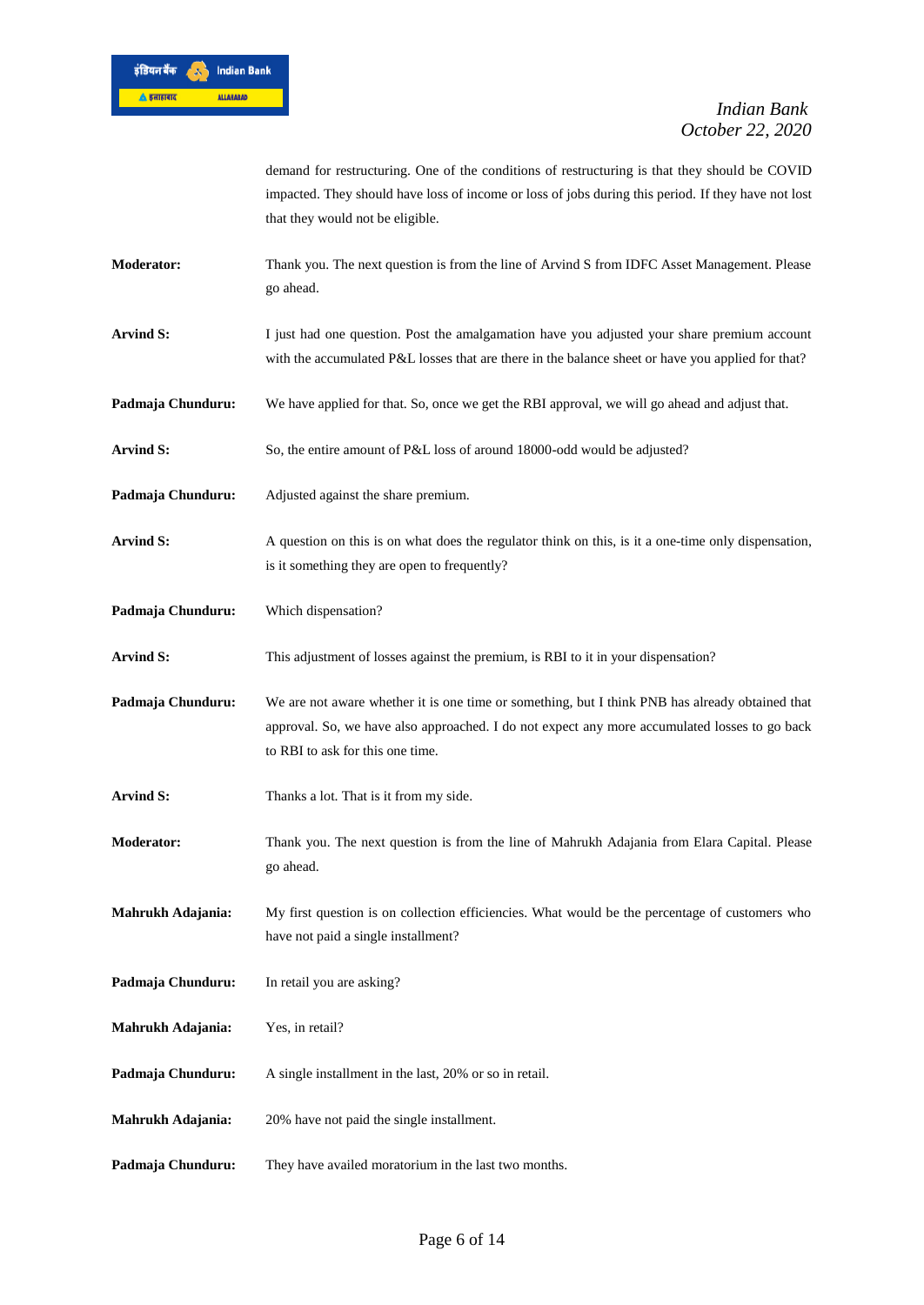

| Mahrukh Adajania:       | Only this 20% have not paid a single installment?                                                                                                                                                                                                                                                                                                                                                                                                                                                                                                                            |
|-------------------------|------------------------------------------------------------------------------------------------------------------------------------------------------------------------------------------------------------------------------------------------------------------------------------------------------------------------------------------------------------------------------------------------------------------------------------------------------------------------------------------------------------------------------------------------------------------------------|
| <b>MK</b> Bhattacharya: | If you see, total accounts that would have been done NPA in case this moratorium would not<br>have been extended, in the case of retail book it is only 185 Crores. We will come back with your<br>query.                                                                                                                                                                                                                                                                                                                                                                    |
| Padmaja Chunduru:       | I think it might be 6% to 7% but we will confirm that figure that is for retail.                                                                                                                                                                                                                                                                                                                                                                                                                                                                                             |
| Mahrukh Adajania:       | My other question is on corporate based subsidiary when you said that you received six to seven<br>applications for 4000 Crores, so would you give some colour on what kind of corporate, what<br>sector, what is the total debt outstanding of these corporate?                                                                                                                                                                                                                                                                                                             |
| <b>MK</b> Bhattacharya: | Mahrukh, total we are expecting to the extent of 4000. Till now we have received seven<br>applications mainly it is from the hotelier sector, hotels and tourism.                                                                                                                                                                                                                                                                                                                                                                                                            |
| Mahrukh Adajania:       | So currently it is only hotelier and tourism.                                                                                                                                                                                                                                                                                                                                                                                                                                                                                                                                |
| <b>MK</b> Bhattacharya: | Yes.                                                                                                                                                                                                                                                                                                                                                                                                                                                                                                                                                                         |
| Mahrukh Adajania:       | The ones that you have received you are lead banker, we just started off <i>(inaudible)</i> 20:57<br>arrangements because the ICA banks will happen now.                                                                                                                                                                                                                                                                                                                                                                                                                     |
| M K Bhattacharya:       | Yes that is whole banker.                                                                                                                                                                                                                                                                                                                                                                                                                                                                                                                                                    |
| Mahrukh Adajania:       | These are the sole bankers.                                                                                                                                                                                                                                                                                                                                                                                                                                                                                                                                                  |
| M K Bhattacharya:       | Yes, the ticket size is around 150 Crores each.                                                                                                                                                                                                                                                                                                                                                                                                                                                                                                                              |
| Mahrukh Adajania:       | 100 Crores to?                                                                                                                                                                                                                                                                                                                                                                                                                                                                                                                                                               |
| <b>MK</b> Bhattacharya: | 150 Crores.                                                                                                                                                                                                                                                                                                                                                                                                                                                                                                                                                                  |
| Mahrukh Adajania:       | In terms of the amount of these applications that have already come what would it be?                                                                                                                                                                                                                                                                                                                                                                                                                                                                                        |
| <b>MK</b> Bhattacharya: | Around 800 Crores to 900 Crores, but all these were good hotels, which were paying in time<br>because of this COVID impact six months fully it was closed. I think September we had<br>discussion with them the footfalls are better so hopefully they are telling that by March they<br>should be able to get back to the occupancy unless and until the second lockdown comes,<br>otherwise we are going smoothly now. So, that way we do not have any issue even the second<br>cover is good and even the promoters are good except any further issues in these accounts. |
| Mahrukh Adajania:       | Thank you.                                                                                                                                                                                                                                                                                                                                                                                                                                                                                                                                                                   |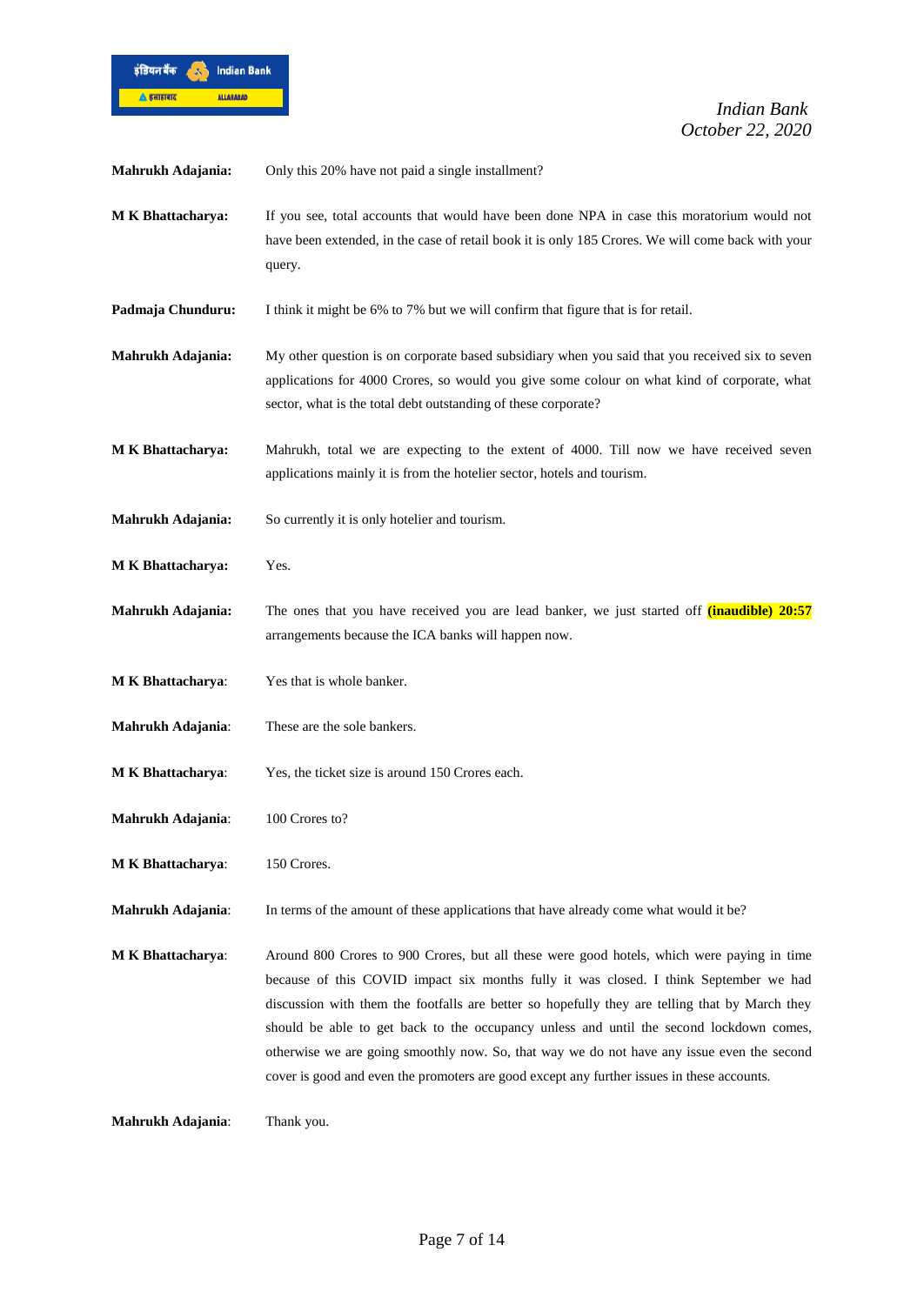

| <b>Moderator:</b>   | Thank you. The next question is from the line of Mona Khetan from Dolat Capital. Please go<br>ahead.                                                                                                                                                                                                                                                                                                                                                                       |
|---------------------|----------------------------------------------------------------------------------------------------------------------------------------------------------------------------------------------------------------------------------------------------------------------------------------------------------------------------------------------------------------------------------------------------------------------------------------------------------------------------|
| <b>Mona Khetan:</b> | Good evening. My first question was on the slippages front. If the e-court order was not in play<br>what would have been your reported slippages against the 430 Crores posted right now?                                                                                                                                                                                                                                                                                  |
| Padmaja Chunduru:   | For the first half year probably the notional NPAs that we have calculated was 2200 Crores<br>around up to September. That is for both the quarters.                                                                                                                                                                                                                                                                                                                       |
| <b>Mona Khetan:</b> | On the restructuring front, just to confirm, you mentioned about 4000 Crores of restructuring<br>proposals on the corporate side and of this around 800 Crores, 900 Crores is from the tourism<br>hotel sector. Is that a correct understanding?                                                                                                                                                                                                                           |
| Padmaja Chunduru:   | No. Actually I think there is a slight change. The expectation was that 4000 Crores or so would<br>come for restructuring of which about 800 Crores have come from fixed proposals and<br>incidentally these are more from the hospitality sector, the hotels and other sectors related to<br>hospitality. These are all where we are single or sole lenders, so there was past movement in<br>these and in others we are comfortable. It has gone through the consortium. |
| <b>Mona Khetan:</b> | So far, the proposals stand at around 800 Crores and we expect it could increase to 4000 Crores<br>including the consortium exposures?                                                                                                                                                                                                                                                                                                                                     |
| Padmaja Chunduru:   | Exactly yes.                                                                                                                                                                                                                                                                                                                                                                                                                                                               |
|                     |                                                                                                                                                                                                                                                                                                                                                                                                                                                                            |
| <b>Mona Khetan:</b> | If we refer to slide 16 of yours the power sector loans have increased very sharply on a sequential<br>basis. What would be the reason and where are we increasing our exposures within the power<br>segment?                                                                                                                                                                                                                                                              |
| <b>Shenoy V.V:</b>  | Mainly it is Gencos and transmission companies and almost all state government companies<br>which have been profit, other than that we have got state government guarantee also in one of the<br>cases.                                                                                                                                                                                                                                                                    |
| <b>Mona Khetan:</b> | If I look at your BB and below book also on slide 19 there has been a sharp rise from 33000 to<br>43000 this quarter for 3000 Crores this quarter what explains that? Have there been any<br>downgrades?                                                                                                                                                                                                                                                                   |
| Padmaja Chunduru:   | I think it is because of the downgrades in some of the accounts. So we can give you further<br>details after this meeting, but that is the main reason.                                                                                                                                                                                                                                                                                                                    |
| Mona Khetan:        | Some of these have not currently been factored in the slippages?                                                                                                                                                                                                                                                                                                                                                                                                           |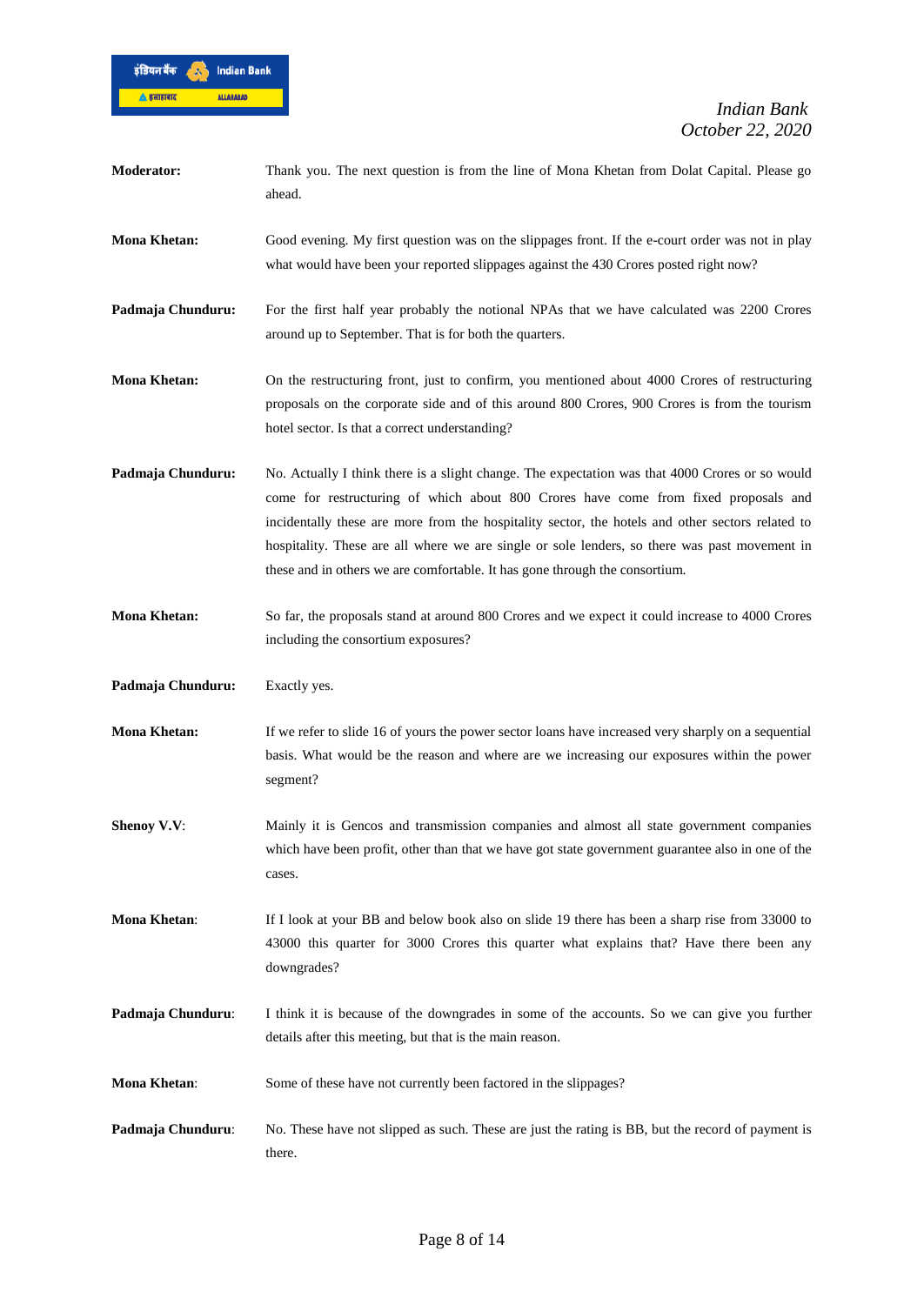

| <b>Mona Khetan:</b>       | Lastly on the tax front, we again have a tax rate of 42% this quarter. So do we expect it to<br>rationalize to a lower rate closer to 26% going forward?                                                                                                                                                                                                                                                                                                                                                                                                                                                                                                                                                                                                                                                          |
|---------------------------|-------------------------------------------------------------------------------------------------------------------------------------------------------------------------------------------------------------------------------------------------------------------------------------------------------------------------------------------------------------------------------------------------------------------------------------------------------------------------------------------------------------------------------------------------------------------------------------------------------------------------------------------------------------------------------------------------------------------------------------------------------------------------------------------------------------------|
|                           |                                                                                                                                                                                                                                                                                                                                                                                                                                                                                                                                                                                                                                                                                                                                                                                                                   |
| Shenoy V.V:               | We have already shifted to 25% tax rate.                                                                                                                                                                                                                                                                                                                                                                                                                                                                                                                                                                                                                                                                                                                                                                          |
| <b>Mona Khetan:</b>       | What explains the higher tax rate for this quarter?                                                                                                                                                                                                                                                                                                                                                                                                                                                                                                                                                                                                                                                                                                                                                               |
| <b>Shenoy V.V:</b>        | It is depending on the operating profit.                                                                                                                                                                                                                                                                                                                                                                                                                                                                                                                                                                                                                                                                                                                                                                          |
| Padmaja Chunduru:         | Tax rate should be 25%.                                                                                                                                                                                                                                                                                                                                                                                                                                                                                                                                                                                                                                                                                                                                                                                           |
| <b>Shenoy V.V:</b>        | Tax rate is 25% on the operating profit. So, we have provided 275.95.                                                                                                                                                                                                                                                                                                                                                                                                                                                                                                                                                                                                                                                                                                                                             |
| Padmaja Chunduru:         | The DTA loss has been adjusted and that is why it looks like 40% but actually we have adjusted<br>that, and we have paid on the 25%, we have provided 25%. I think I will ask the CFO to give you<br>the details.                                                                                                                                                                                                                                                                                                                                                                                                                                                                                                                                                                                                 |
| <b>Mona Khetan:</b>       | Could we expect that going forward the DTA adjustment is done with or could they play out in<br>the future as well?                                                                                                                                                                                                                                                                                                                                                                                                                                                                                                                                                                                                                                                                                               |
| <b>Arun Kumar Bansal:</b> | Another 300 Crores is pending to be adjusted. I think 80 we have already taken care of in the first<br>two quarters, the remaining hopefully within the third, fourth quarter it will be set off.                                                                                                                                                                                                                                                                                                                                                                                                                                                                                                                                                                                                                 |
| Mona Khetan:              | I will come back to the queue for any further questions. Thank you.                                                                                                                                                                                                                                                                                                                                                                                                                                                                                                                                                                                                                                                                                                                                               |
| <b>Moderator:</b>         | Thank you. The next question is from the line of Rakesh Kumar from Systematix Shares. Please<br>go ahead.                                                                                                                                                                                                                                                                                                                                                                                                                                                                                                                                                                                                                                                                                                         |
| <b>Rakesh Kumar:</b>      | Madam, just firstly on the current account deposit guideline which RBI had come out with and<br>what is our approach as a bank for this thing and how we are planning to retain our current<br>deposit composition in the system not current account deposits for the bank, but as a system, how<br>can we protect our market share? That is one point. Second is that how the stake of banks how<br>they are looking at it in general. Second question was what is the net DTA number as on March<br>end, June end and September end? Thanks.                                                                                                                                                                                                                                                                    |
| Padmaja Chunduru:         | First on the current account I think the RBI circular is very clear especially this is about the<br>borrower companies. So wherever we are a lender to a company, and we are the major lender<br>then the escrow account or the collection accounts, the main accounts should be with the lending<br>banks. So that we are strictly implementing especially this comes in favor or public sector banks<br>because most of the big companies have been using the public sector banks for lending and<br>private sector banks or foreign banks for their other requirements, the stickiness is there, because<br>probably those banks were early movers on the technology front, but now almost all public sector<br>banks have good technology in place, even Indian Bank has collection mechanism and the digital |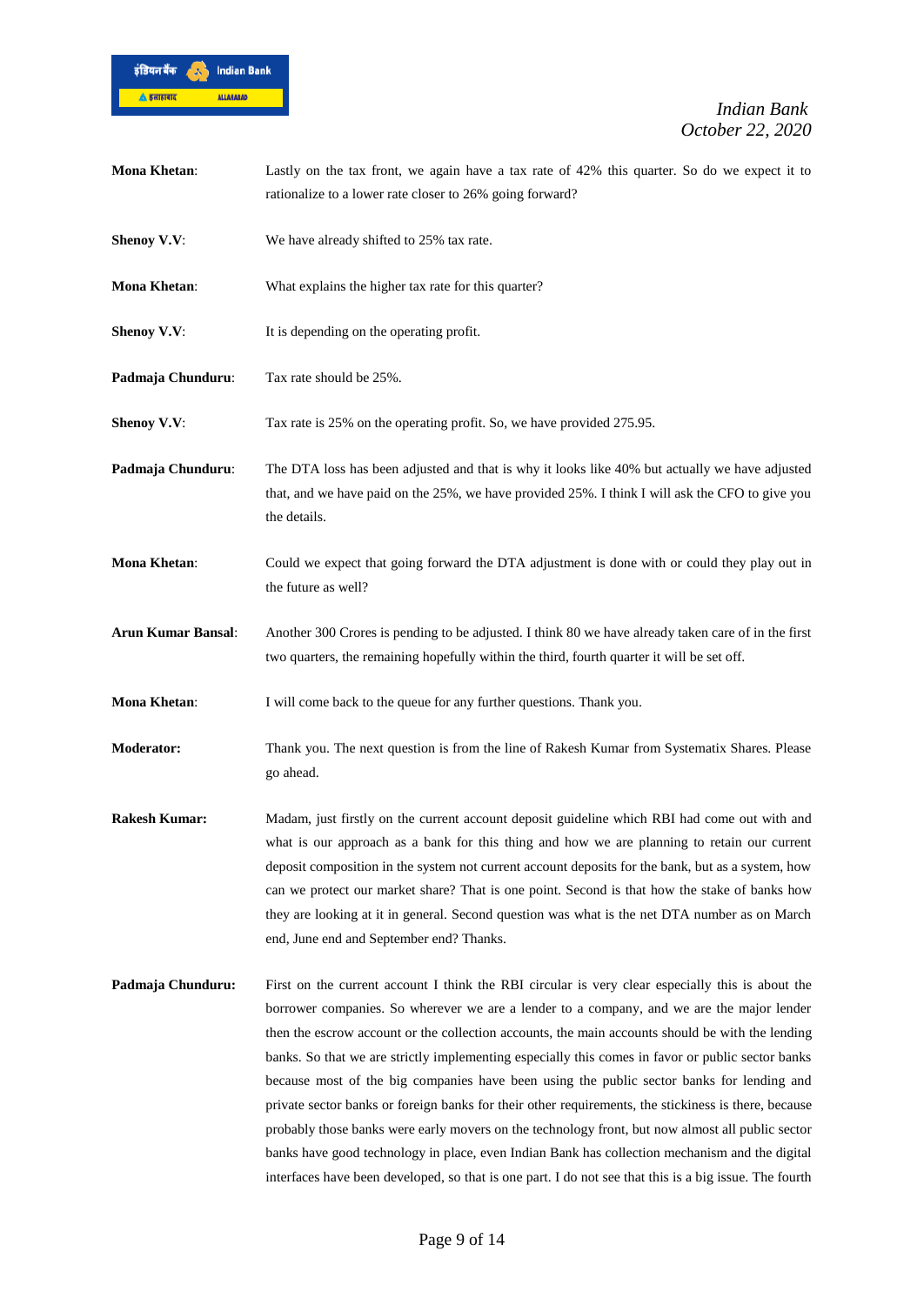

## *Indian Bank October 22, 2020*

thing was the stickiness of these companies with the other banks. So that we are giving some time and people are moving back or if that bank wants to give 10% of the loan, they are welcome. So this is happening. The banks are looking at getting the main share of the current account. This is for to attract the cash flow, but in terms of Indian Bank I think the current account increase or the main sustenance comes from the government deposits, from the relationships we have across the country, Allahabad Bank was very strong on the CASA front, Indian Bank too had a very respectable CASA of almost 35% in the south, this is quite remarkable. These are more from the current accounts, savings bank portfolio of the banks. So this is continuing and very recently also with the government definitely we have a very good relationship both in Tamil Nadu, in UP, West Bengal, Delhi so very recently the Swanidhi campaign of the government they also tied up with Indian Bank, SIDBI. SIDBI tied up with us to route the digital payments, this is through the Paisa portal that the earlier erstwhile Allahabad Bank had developed. So these are all the similar linkages are there with the Tamil Nadu governments also for routing the DBT. These are all the flows that individually they may be insignificant but as in terms of volumes they adapt to a lot in terms of the flow that happens to the bank accounts. That is what is sustaining us in the CASA. One part is the companies, but the bigger part is the government and the other relationships that we do not see a threat to that as long as we maintain the relationship. We have a dedicated team in Delhi looking at both the relationship and the technology for relationship actually integrating with the government department, helping them, it is almost working like a Fintech. So on the DTA front, I will ask Shenoy to answer.

- **Shenoy V.V:** As far as the DTA is concerned, as of April 1, the figure was 853 Crores and June the set of was around 279 Crores netted out and the balance was 574 Crores. In September we had netted out 306 Crores, balance portion is 16 Crores under DTA. 853 Crores as of April 1, 574 Crores as of June 30, and 268 Crores as of September 30 balance. We have set of 279 Crores in June quarter and 306 Crores in September quarter.
- **Rakesh Kumar:** Madam, just coming back to the first question that current deposits, like in the CCOD account which was already there what market share a bank has in the system, in the funded and nonfunded facilities. So our bank I do not know in how many accounts we would have 10% market share or more to retain the CCOD account. So it all about the market share balance that a bank has and then picking and choosing some of the accounts which you would like to do. So, what are the bank preference, which kind of account, like it is just we will try to retain the state government, central government accounts or quasi government accounts or we would also like to retain private corporate accounts for this current account deposits?
- **Padmaja Chunduru:** Yes, as you said the current account is linked to the lending and as you also mentioned the 10% share in the consortium is important to get the current account. So wherever we are the member of the consortium we are ensuring that we take more than 10% and in accounts where we do not have 10% we had a turnover figure, we are working and now with the merger the appetite is there, the exposure feeling is still not hit on many of the large corporate that really are borrowing from the market. So, Indian Bank is one of the banks which has this exposure still available on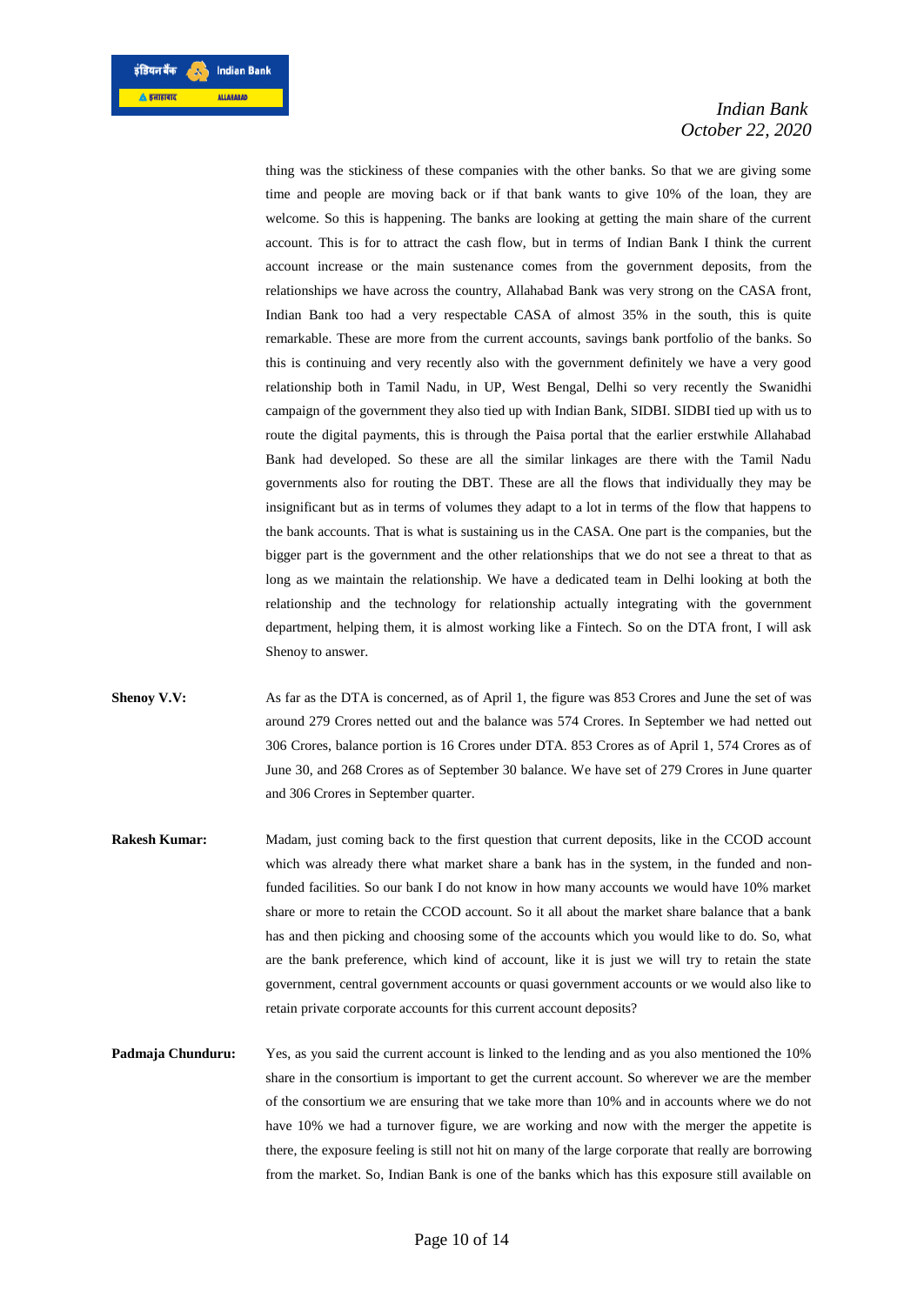

## *Indian Bank October 22, 2020*

many of the companies. In the last one year itself, I think we had brought in lot more corporate into the bank's book and this apart from the mid corporate that we already have. In mid corporates we are either the leader or the sole lender and these we have carved out a separate vertical for mid corporates so that that focus comes on these accounts and this across the banks we are focusing on. So, when I said current account it is not just the government, it is all these accounts. If we have to separate the two, I think at least 50% might be coming from the government, 50% or 55% rest might be coming from our own relationships. So, this we will sustain, and we will improve on this component of corporate current account. That will be the flow. So, no corporate will want to keep funds idle. So, we need to have this other relationship with the companies which also we are focusing on.

**Rakesh Kumar:** Thanks a lot.

- **Moderator:** Thank you. The next question is from the line of Jai Mundhra from B&K Securities. Please go ahead.
- **Jai Mundhra:** Madam, first on this slide number 30 again, the SMA-II number is 2800 Crores. Is this the same which we have said in our BSE release? Is there any overlap in the 2169 Crores which are overdue and where asset classification benefit extended?
- **Shenoy V.V:** That is the part of this 2822 Crores.

**Jai Mundhra:** So if I was to look at the residual stress, so 2822 already includes 2169?

- **Shenoy V.V:** Yes.
- **Jai Mundhra:** This 2169 Crores is this the same number which otherwise would have slipped, if not for Supreme Court judgement?

**Shenoy V.V:** Yes.

**Jai Mundhra:** Now, the second thing is these advances outstanding in this BSE release, the line number one and line number two both are same. So, how do we read this that I thought the first line is SMA0,  $1+2$ and the second line would be SMA2 now. So, maybe that end SMA1 also, so could these two lines be same or there has to be some SMA0 number also?

**Padmaja Chunduru:** Which side we are talking of, 30?

- **Jai Mundhra:** No Madam. BSE release. The line number one which is 2169 total advances outstanding in SMA category and the second line where SS classification benefit is extended. So, I thought the line number two would be a subset of line one, because line one was everything SMA0+1+2.
- **Shenoy V.V:** They are only where the accounts would have turned NPA had the benefit not been given. It is the same thing. It is not a change. Whatever the accounts had the benefit not been given by the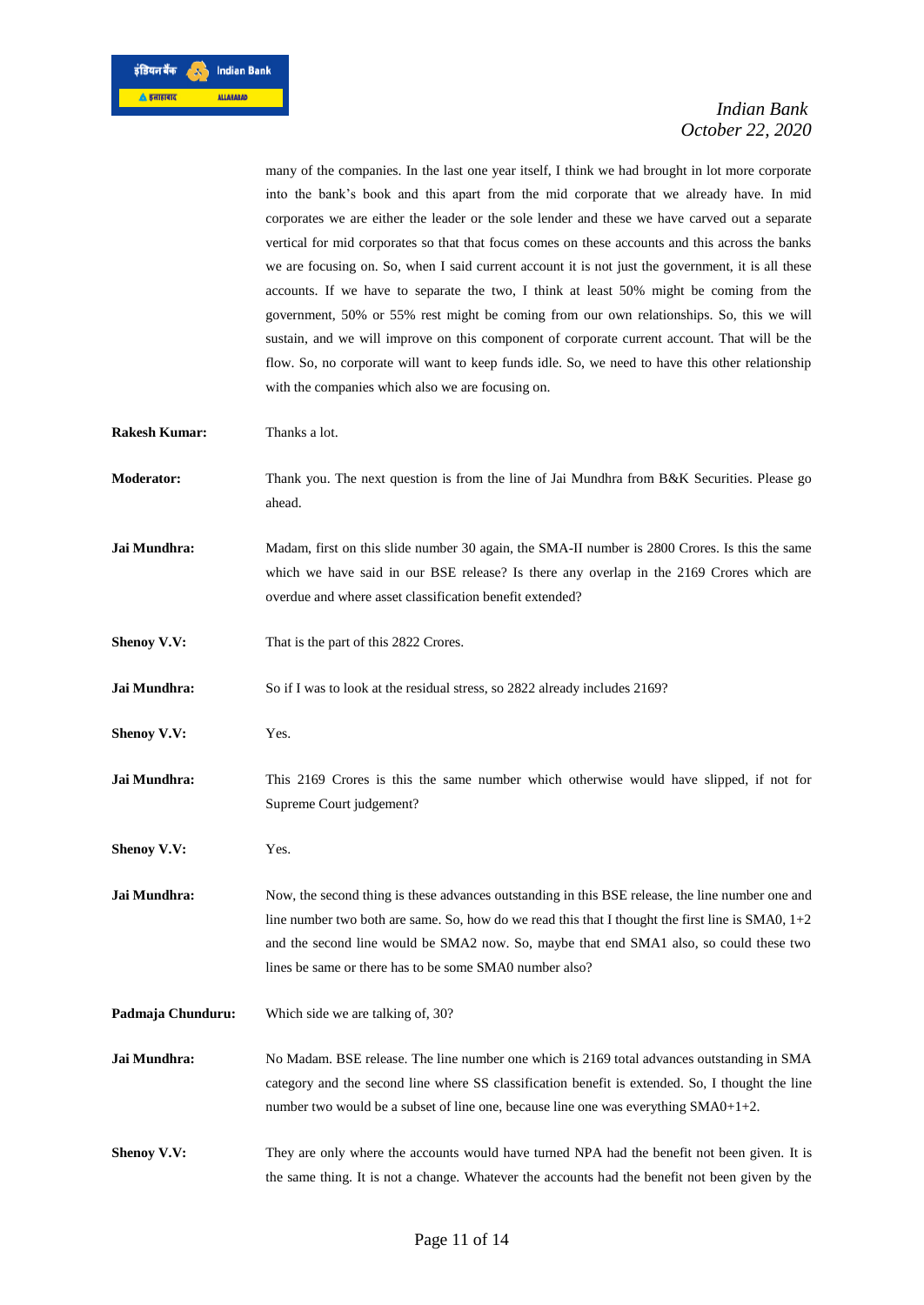

Reserve Bank of India would have turned NPA that the same figure is mentioned in both the columns.

- **Jai Mundhra:** Coming back to the collection efficiency, so the numbers are very, very positive numbers that it looks like almost retail, agri, corporate all three of them are 95%, 96% at the same time, if I compare versus March where there was let us say very little impact of COVID, so it looks like it is even better pre-COVID. One thing is to reach pre-COVID level it looks like you are already much above pre-COVID level. Is that the way to read it or there is something else?
- **Shenoy V.V:** As far as the efforts being put by the team as concerned has been continuously falling up, either the recovery department or the monitoring department and the branches to see that wherever the scope for recovery is there, we will recover it. The result of which because of the persuasion and the regular followup we were able to achieve these fiscal targets and contain the slippages. Secondly, as good as this is pre-COVID levels because we feel slowly it is coming on track other than some issue in MSME.
- **Jai Mundhra:** From stress perspective the rest 4% to 5% people which are not paying, should be the outer boundary for stress formation, is that the right understanding?
- Shenoy V.V: Yes.

**Jai Mundhra:** Thank you so much. I will come back in the queue.

- **Moderator:** Thank you. The next question is from the line of M.B. Mahesh from Kotak Securities. Please go ahead.
- **M.B. Mahesh:** I just had two questions; one if you could tell us this quarter the recovery has been reasonably strong at about 800 Crores, one is that. Second is what kind of pipeline do you have in terms of recovery in the corporate book in the second half of this year?
- **Shenoy V.V:** As far as corporate book is concerned, many of the cases have been referred to NCLT and unless and until this is taken care, it becomes difficult, but hopefully by March, it is not by December, by March we expect some recoveries to come in the corporate book. Besides I think some of the corporate where the outstanding is not much, we are also trying for OTA so some amount may come during the December quarter. But overall with the NCLT in one or two cases getting settled by March we expect a good recovery otherwise through SARFAESI only we are planning to go ahead with it.
- **M.B. Mahesh:** Any corporates or any names or any sectors that is driving where you have firm visibility of reduction in the NPA side?
- **Padmaja Chunduru:** What is happening is NPA reduction, NCLT nothing is moving, and we have set 4500 Crores we will recover this year with over 2000 Crores coming in from NCLT. So NCLT assigned the rest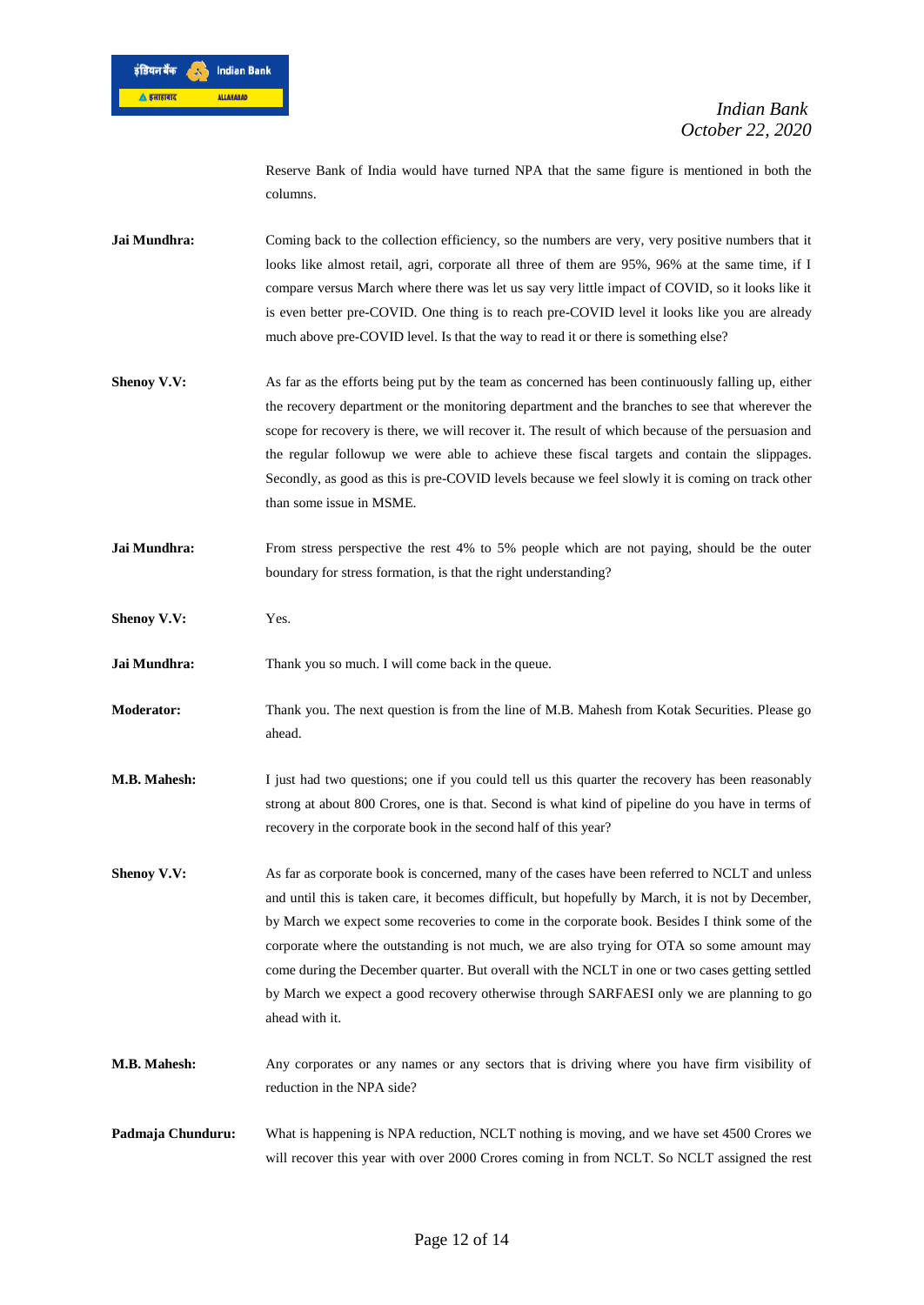

of it I think we are on track and this is happening either through soft recovery or through SARFAESI and non-SARFAESI is also working but more also through OTS and others.

- **Shenoy V.V.:** Around less than 1 Crores the recovery to the order of around 930 Crores and the provisionally written of account was 145 Crores need to recover. Those are all NCLT settlement which happened, so which is prior to COVID which the settlement happened and that is around 145 Crores. So that has moved and again now that the agriculture and all that has picked up and the recovery will be better and on track and what Madam was telling about the OTS or through relating it will happen and NCLT hopefully if things happen then I think our target for this quarter is around 1700 Crores and going forward fourth quarter we are expecting around 2700 Crores target, if all are settled through NCLT.
- **M.B. Mahesh:** Madam, just one clarification, you have any broad idea as to how are you likely to close this year in terms of gross and net NPAs or is it too early?
- **Padmaja Chunduru:** We have our own back of the envelope calculations and even taking into account restructuring or what will slip, based on our own assessment which has held us in good stead so far, I think we will stick to the 10% on gross NPA and less than 3% in net NPA. So, that we are confident we will be able to maintain.
- **M.B. Mahesh:** Thanks.
- **Moderator:** Thank you. The next question is a followup from the line of Mona Khetan from Dolat Capital. Please go ahead.
- **Mona Khetan:** Madam, I just have a clarification on the collection efficiency number. So, will this include the demand for this quarter? Would the reported numbers also include any overdues spends for the previous quarter?
- **Shenoy V.V.:** It is including all, including the overdues, including this months' payments all.
- **Mona Khetan:** Thank you. As there are no further questions, I now hand the conference over to Mr. Bhavik Shah from B&K Securities. Over to you Sir!
- **Bhavik Shah:** Madam, I just have one question. Any guidance on revenue profit, is our bond portfolio still a duration bandwidth to have strong target in the second half also?
- **Shenoy V.V:** We do not expect the profit from treasury to the same extent during the first half, but then also it will not be very much less also. So, overall the yield is better now and we are able to and still we have bonds which we are yet to sell it on which we are sitting on a huge amount of profit, but we have been very calibrated and we have done it on state by state basis.
- **Bhavik Shah:** Thank you Sir. On behalf of Batlivala and Karani Securities we thank Indian Bank Management for giving us the opportunity to host the call. Thank you everyone and have a good day.